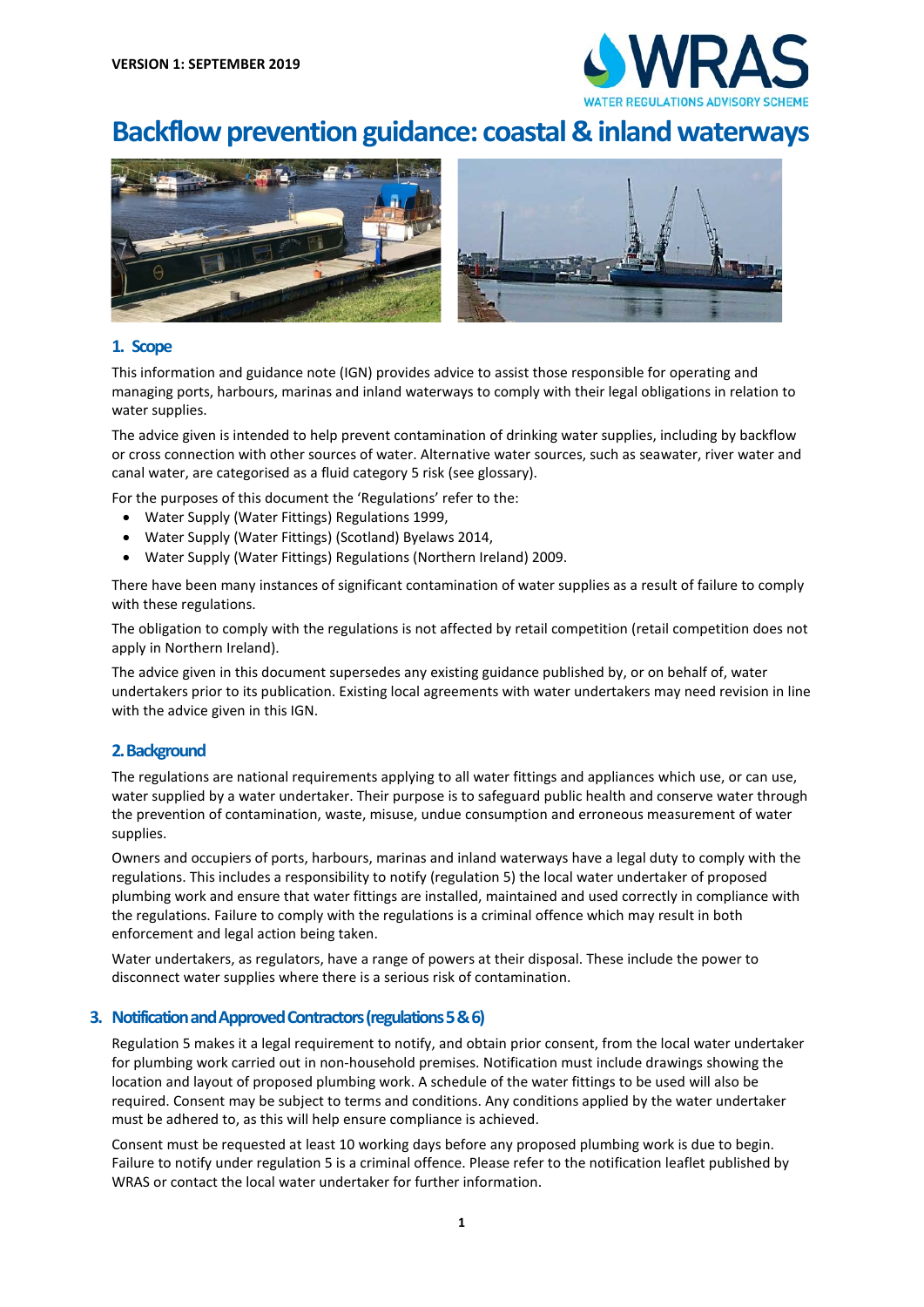Members of WaterSafe, an approved contractors' scheme recognised by water undertakers, are able to carry out some types of work without prior notification; they can also certify their work as complying with the regulations. A certificate of compliance issued by an approved contractor can be used by their customers as a defense in the event of enforcement action involving the certified work. For further information regarding approved contractors refer to www.watersafe.org.uk or contact the local water undertaker.

# **4. Contamination (by materials and substances)**

The potential for drinking water supplies to become contaminated is a recognised risk to public health. Owners and occupiers of ports, harbours, marinas and inland waterways are legally responsible for ensuring plumbing systems are installed and used in a way that will not cause, or be likely to cause, contamination.

The regulations (schedule 1) categorises contamination hazards according to their risk to public health. Sea, river and canal water are classified as being a fluid category 5 risk. Fluid category 5 fluids are the highest contamination risk posing a serious hazard to health.

Plumbing systems and appliances which are exposed to a fluid risk category 5 pose a significant risk of contamination through backflow or back siphonage.

- High risks of exposure to fluid category 5 may include, but are not limited to:
	- Filling on board water systems,
	- Water used in connection with sewage disposal,
	- Industrial processes,
	- Pressurised systems,
	- Sea water fire-fighting systems,
	- Pipework and connection points likely to become submerged.

Water fittings which are exposed to fluid risk category 5 should incorporate a backflow prevention device which provides protection against fluid category 5 (see section 5 of this IGN). However, under the Regulations, it is ultimately for water undertakers to determine whether protection against fluid risk category 5 is required in any case.

# **5. Backflow prevention**



Figure 1: illustration of a Type AB air gap arrangement

The regulations require every system to be protected by an appropriate and adequate form of backflow protection.

Backflow prevention arrangements and devices, together with the level of protection they provide against back siphonage and back pressure against the relevant categories, are set out in the Regulators' Specification for backflow prevention arrangements and devices. As noted in section 4 of this IGN, under the Regulations, it is ultimately for water undertakers to determine whether protection against fluid risk category 5 is required in any case.

There are several different forms of backflow protection. However only three of these - a type AA, AB and AD air gap arrangement - offer fluid category 5 protection against back

pressure and back siphonage. Where water is required to be wholesome only a type AB and AD air gap will be suitable for use.

A type DC arrangement provides fluid category 5 backflow protection against back siphonage only. Due to installation and operational restrictions, including the size of supply, use of a type DC arrangement is limited and unlikely to be suitable for use at a port. For further information please refer to the water fittings department of the local water undertaker.

## **6. Whole-site and zone backflow protection**

Whole-site or zone backflow protection maybe required in addition to point of use protection installed to protect against backflow from a system. The decision to require the installation of additional backflow protection, and the level of protection required, will be determined by the local water undertaker.

For further information on whole-site and zone backflow protection please contact the local water undertaker.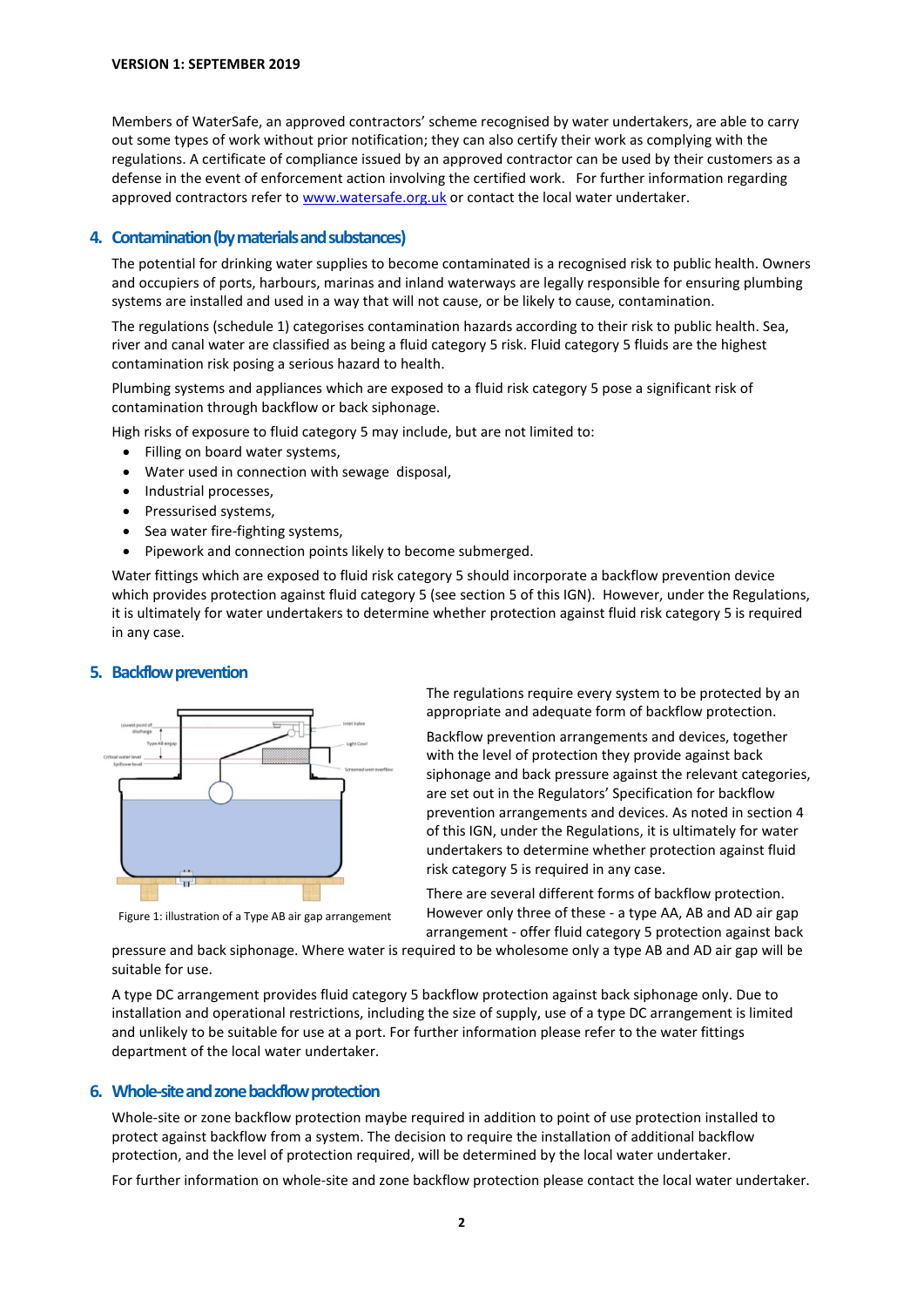# **7. Examples of high risks**

#### **Environmental hazards**

The regulations require that all water fittings must be of an appropriate quality and standard, and be suitable for the circumstances in which they will be used.

Some examples of environmental hazards that are known to affect the suitability of water fittings include:

- Permeation of plastic pipes and fittings by hydrocarbons,
- Damage through contact with salt water,
- Exposure to sunlight.

#### **Cross connection**

Mains or stored water for domestic use is at risk of contamination by backflow of fluids already stored on board: cross connections with pipelines carrying other fluids, such as seawater (category 5 fluid) have resulted in contamination of the drinking water supplies.

The range of contaminants at ports, harbours, marinas and inland waterways is likely to include, but is not limited to, onboard stored water, sewage, seawater lines, fuels or the water the vessel is floating on.

When supplying water to a vessel, it is essential that contaminants are

prevented from entering the drinking water supply pipework.



Figure 2: An example of high risk hose connections typically found on board ships



Hoses used to make a temporary connection to supply water to vessels are a known route by which backflow and contamination of mains or stored water can occur.

A suitable method to feed water to a vessel via a dedicated storage cistern incorporating an appropriate air gap.

#### **Firehydrants**

Mains fed fire hydrants must **not** be used for any purpose other than firefighting, and should be readily distinguishable from hydrants used for any other purposes (i.e. bunkering of ships).

Figure 3: example of fluid category 5 backflow protection in use

# **8. Identification**

To minimise the risk of contamination as a result of cross connection, the regulations require all water systems be readily identifiable. To comply with this requirement, all pipelines and services must be marked in accordance with BS 1710: 2014 or as agreed with the local water undertaker.

# **9. Powers of water undertaker**

Water undertakers have the duty to enforce the regulations, making use of a number of enforcement options when dealing with any contraventions found.

Where contraventions are identified, water undertakers may serve notice on owners or occupiers requiring them to carry out specified rectification work within set timescales.

Water undertakers also have powers, under relevant legislation, to disconnect the water supply where they perceive there to be a serious hazard to public health.

## **10.Further advice**

For England and Wales, the Water Supply (Water Fittings) Regulations 1999 and their Schedules are Statutory Instruments (1999 No 1148 and No 1506) available from [http://www.legislation.gov.uk/uksi/1999/1148/contents/made.](http://www.legislation.gov.uk/uksi/1999/1148/contents/made)